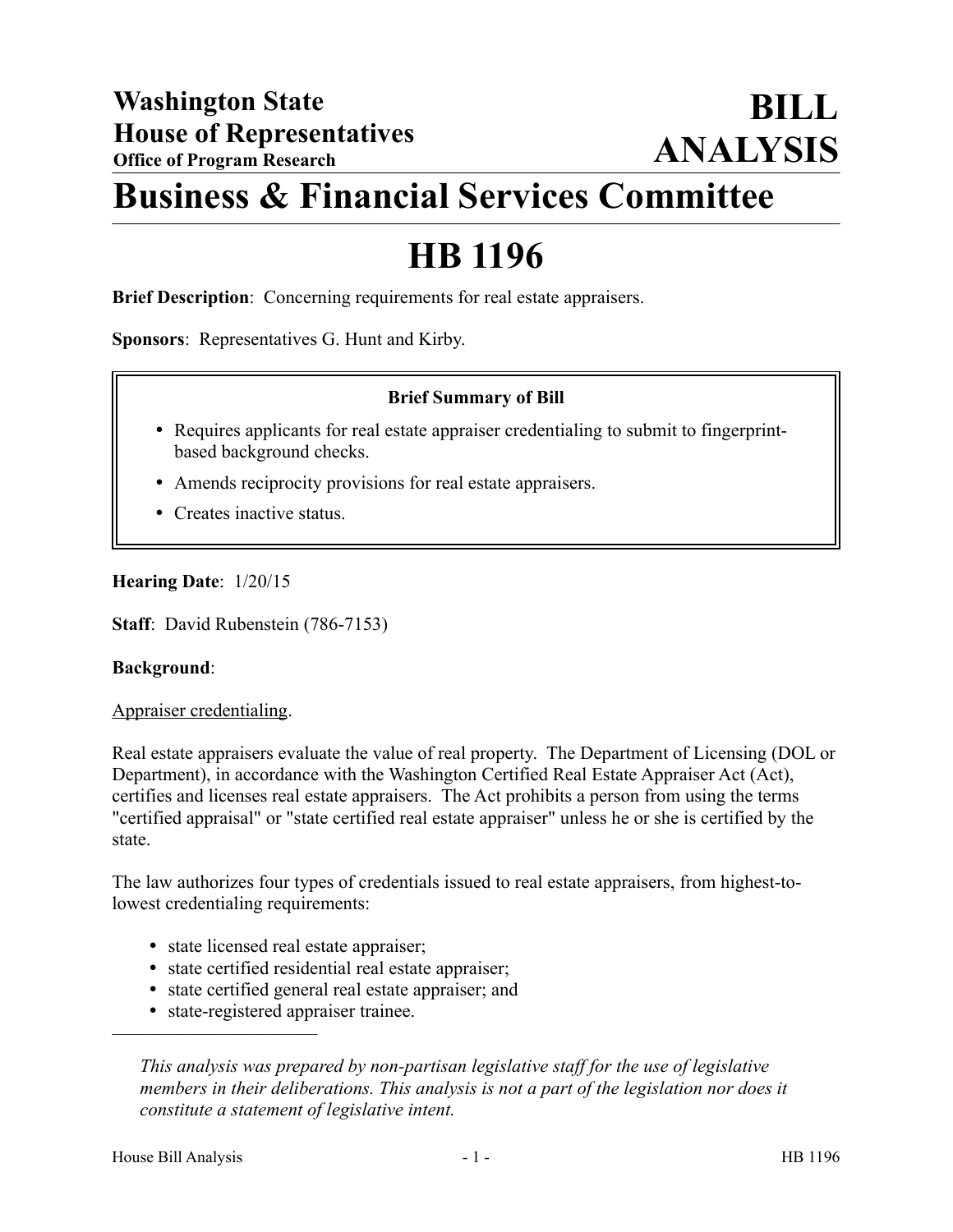Each level of licensing and certification authorizes appraisal work at a different level of property value, while the registered trainees may only work under the direct supervision of certified appraisers.

Applicants for certification or licensure already certified or licensed in good standing in another state may be certified or licensed in Washington without taking the examination that would ordinarily be required of new applicants. In order to qualify for this waiver, the applicant's home state must have requirements that are "substantially similar" to Washington's and must have a reciprocal agreement with Washington providing similar treatment for Washington appraisers.

All fees and penalties collected by DOL related to the real estate appraiser program are deposited into the Real Estate Appraiser Commission Account, which is used for all expenses associated with the program.

## Federal monitoring.

Under the federal Financial Institutions Reform, Recovery, and Enforcement Act of 1989, enacted in response to the "savings and loan crisis" of the late 1980s, Congress created the Appraisal Subcommittee (ASC) of the Federal Financial Institutions Examination Council. The stated purpose of the ASC is to ensure that real estate appraisals "are performed in writing, in accordance with uniform standards, by individuals whose competency has been demonstrated and whose professional conduct will be subject to effective supervision." To carry out this goal, the ASC is tasked with monitoring state regulation of real estate appraisers, along with other duties.

#### **Summary of Bill**:

#### Background checks.

All applicants for registration as a trainee and all applicants wishing to change his or her level of certification must submit to a fingerprint-based background check conducted by the Federal Bureau of Investigation and the Washington State Patrol. The Department may also require any existing credential holder to submit to a background check. Any fees must be borne by the applicant and DOL must establish background check procedures by rule.

#### Reciprocity.

The provision requiring substantially similar credentialing requirements and a reciprocity agreement is struck. Instead, the reciprocity applicant must be credentialed in a state that complies with ASC regulations and that has credentialing requirements meeting or exceeding Washington's licensure standards.

#### Inactive status.

Real estate appraisers (but not registered trainees) may place their certification or license on inactive status, according to rules to be established by DOL. The maximum period of the